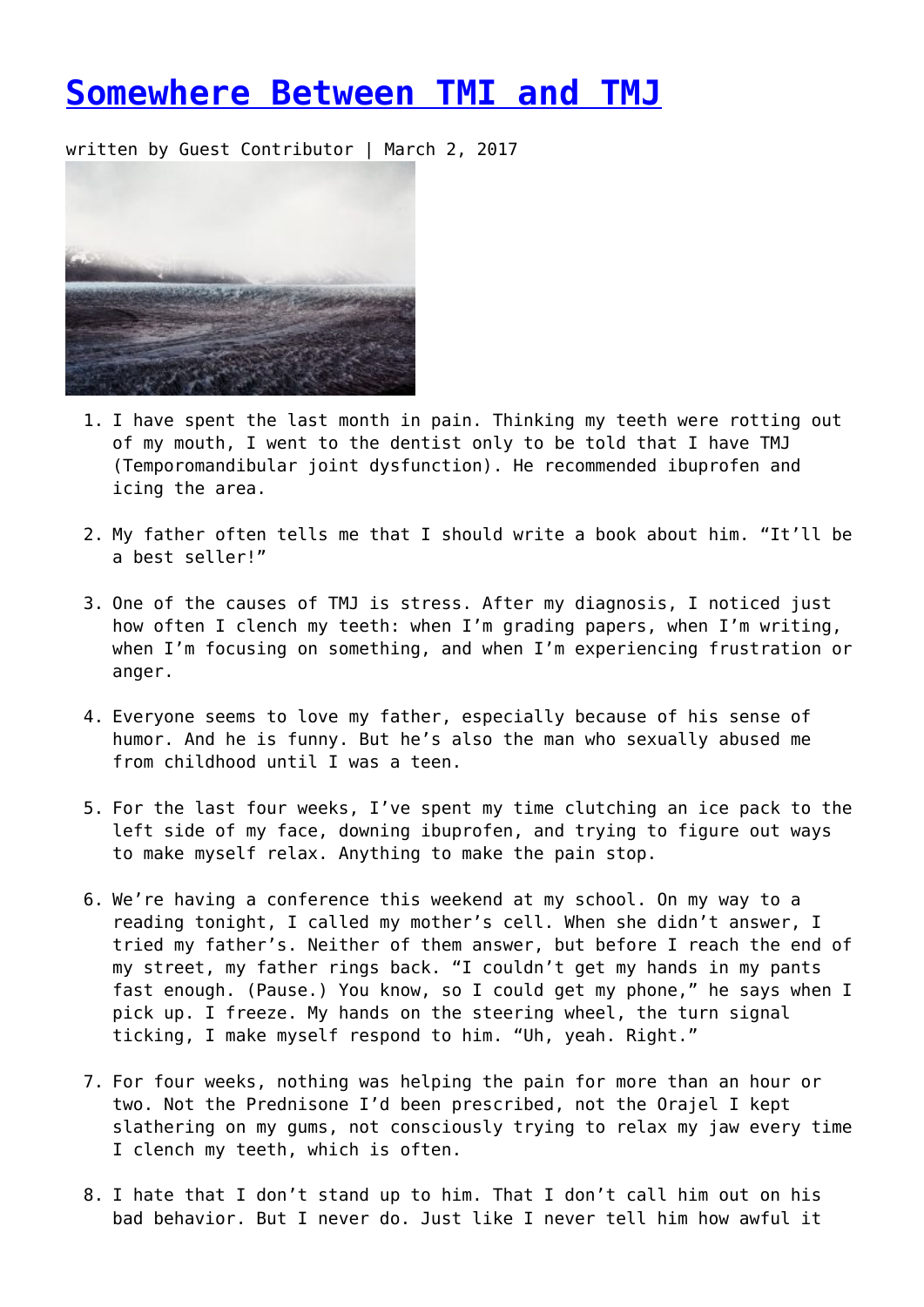makes me feel when he sends me a check that has the word "Alimony" in the memo section. Like I'm his ex-wife. Like he's giving me back pay for services rendered.

- 9. Every time I called the dentist or the doctor to ask about some other treatment, I was treated like I was seeking pain medications. I wasn't. I just wanted the pain to stop. There's a difference.
- 10. For the last five years, I'd been writing a book of poems about the abuse I experienced as a child from both of my parents and the battles I've fought with mental illness. My parents have no idea that I've written this manuscript. I think they think I write about nature and my grandparents.
- 11. I've spent a lot of time over the past month wondering at the connection between keeping silent about the abuse (and the things my father still says and does) and the problems I've been having with my jaw.
- 12. Pain is exhausting because it demands your complete attention. Because it feels like it will never end.
- 13. Earlier this week, I received an email from one of my father's new clients:

"Subject: your dad gave me a lift To airport He talked about you and your travels and writing and i just thought i would tell you that he is very very proud of you. Ira kaplan Sent from my iPhone"

- 14. I felt violated by the email. Horrified that my father said enough about me that someone felt comfortable emailing me to tell me how my father feels. And did my father provide this stranger with my email address?
- 15. Tonight, the pain is lessened. I started a new anti-inflammatory yesterday, Mobic, and for the past 24 hours, except for a few twinges here and there, my jaw has stopped hurting. It no longer feels like I'm having half a face worth of tooth pain.
- 16. On Monday, I'll send my poetry manuscript out to three contests that would result in it being published if it is chosen as the winner.
- 17. I can tell I have a long way to go before I stop clenching my teeth. It's going to be a hard habit to break.
- 18. I look forward to my father's reaction when he learns that I have written that book about him, after all.